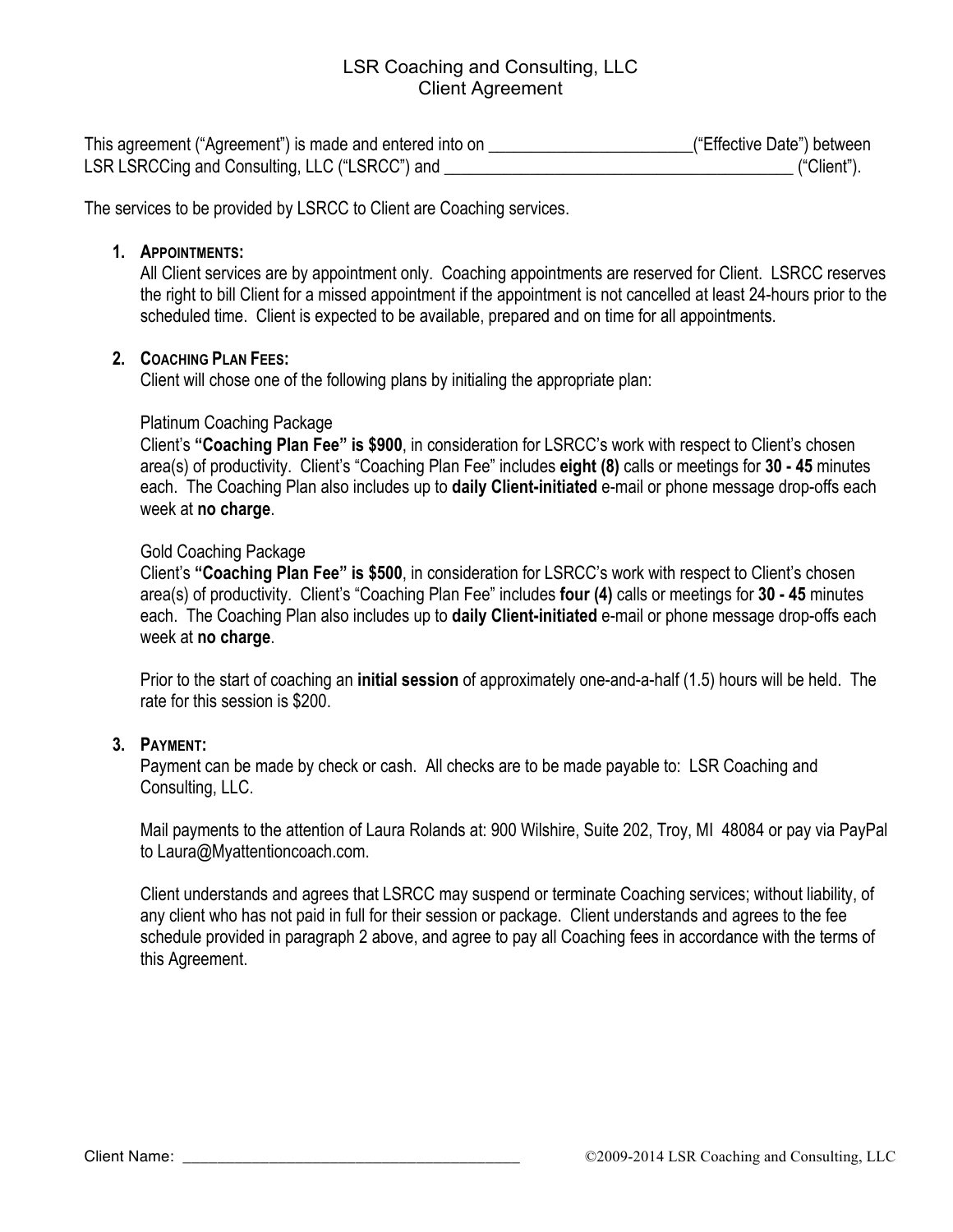# LSR Coaching and Consulting, LLC Client Agreement

# **4. PRIVACY:**

LSRCC agrees to maintain complete anonymity of all Client information disclosed or received from any third party unless permission is received from the Client. If it is necessary for the LSRCC to gain access to information from, therapists, physicians or other professionals; LSRCC will provide a standard information release form for Client's signature.

However, the terms of anonymity shall not apply where failure to disclose may be, in LSRCC's sole discretion, in violation of any law or may involve information regarding certain crimes that have either been committed or LSRCC believes may be committed; may be dangerous or possibly cause harm to the physical or emotional well-being of Client or anyone else, or when such information is subject to subpoena. This provision will survive expiration or termination of the Agreement.

# **5. CONFIDENTIALITY**:

The information shared in the coaching process is confidential. The printed materials used are protected by copyright law and may not be copied without written permission. Notwithstanding these limitations, you may freely share your personal experience of the process with others.

# **6. Coaching PROCESS AND DISCLAIMER:**

- A) Coaching is designed to guide the Client to learn how to consistently achieve results and make purposeful choices. Client agrees to communicate honestly, be open to feedback and assistance and create the time and energy to participate fully in the Coaching program. However, due to the totally subjective nature of the work, Client understands and agrees that LSRCC makes no guarantee as to the results Client will achieve, nor is LSRCC responsible for the results achieved by Client from the coaching.
- B) *Client understand that coaching is NOT therapy and does not substitute for therapy if needed, and*  does not diagnose, prevent, cure, or treat any mental disorder or medical disease. No documents provided or coaching services are intended to provide a diagnostic service or professional evaluation regarding Attention Deficit/Hyperactivity Disorder (AD/HD) or other health issues. Only a professionally trained AD/HD physician or specialist can accurately evaluate and diagnose AD/HD.
- C) Clients understands that the LSRCC agrees that it nor its representatives (including Laura Rolands) are not a "Physician", "Psychologist", "Social Worker" or "Psychotherapist," and LSRCC is unable to (1) diagnosis AD/HD, ADD or any other medical condition; (2) recommend or prescribe any medication or (3) act as a therapist, counseling me on or providing psychoanalysis or behavioral therapy.

#### **7. DISPUTES:**

Satisfaction is important to LSR Coaching and Consulting, LLC. If Client has any concerns or disputes, they will raise their concerns to LSRCC as soon as the concern or dispute arises.

Should a dispute arise out of this Agreement that cannot be resolved by mutual agreement of the parties, Client and LSRCC agree to resolve the dispute by negotiating in good faith for 30 days after notice of the dispute is given. If the dispute is not resolved, and in the event of legal action, the prevailing party shall be entitled to recover attorney's fees and court costs from the other party